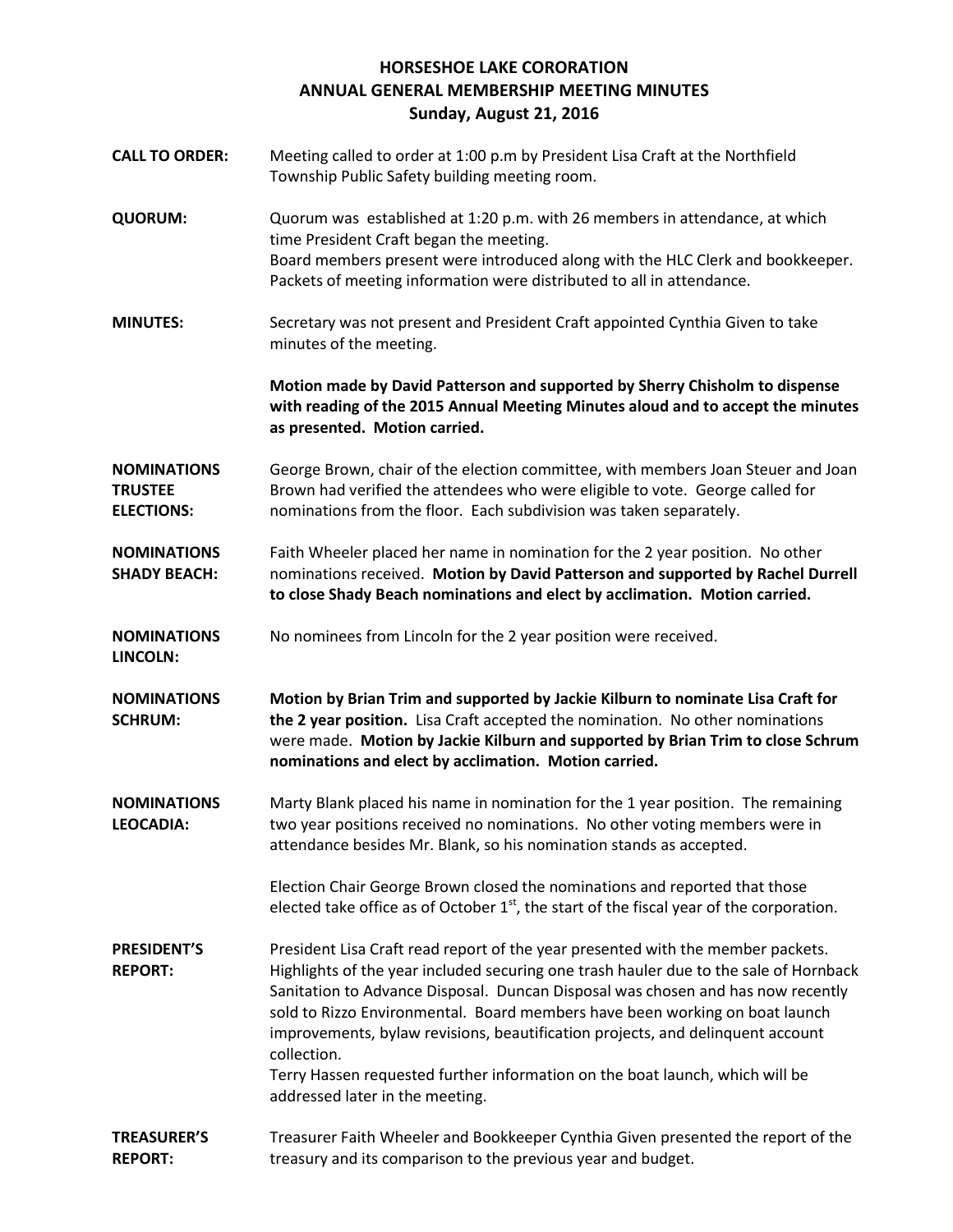| 2016-2017 ANNUAL<br><b>BUDGET</b>          | Bookkeeper Cynthia Given addressed the proposed annual budget which had slight<br>increase proposed for insurance with most remaining accounts same as previous<br>year.<br>Julie Kapnick expressed concern that the budget was not balanced. There are<br>reserve cash accounts, of which Weed treatment is expected to use about \$2200<br>from reserve accounts and Operations is expected to use about \$2900 from<br>reserves. Capital Improvements beyond the \$2500 allocated for Boat Launch would<br>have to come from reserve accounts.<br>Cam Vozar raised a question as to lawn services.<br>Brian Trim pointed out about the proposal for the repayment of the Schrum Road<br>Bridge loan early.                                                                                                                                                                                                                                                                                                                                                                                                                                       |
|--------------------------------------------|-----------------------------------------------------------------------------------------------------------------------------------------------------------------------------------------------------------------------------------------------------------------------------------------------------------------------------------------------------------------------------------------------------------------------------------------------------------------------------------------------------------------------------------------------------------------------------------------------------------------------------------------------------------------------------------------------------------------------------------------------------------------------------------------------------------------------------------------------------------------------------------------------------------------------------------------------------------------------------------------------------------------------------------------------------------------------------------------------------------------------------------------------------|
| <b>COLLECTION OF</b><br><b>BACK DUES</b>   | Treasurer Faith Wheeler indicated that the board has reviewed methods of<br>collecting past due accounts. Bookkeeper Cynthia Given presented information on<br>action to be taken by those with mortgages on their homes that are required to<br>keep the property free from liens. After researching the properties for deeds and<br>mortgage documents, letters will be sent to the lender and the property owner for<br>collection and future escrow payments.<br>Scott Bodi questioned as to owners with homes free and clear. Foreclosure<br>proceedings may then become necessary was the answer.<br>Ken Johnson stated he belongs to an association in Sheridan Township where the<br>township is collecting the dues for the association. Willing to check further into this,<br>but believe it would require a special assessment action to take place.<br>George Brown indicated that candidate for township supervisor, Marlene Chockley,<br>was in the audience.<br>Frank Buccinna questioned Delinquent Dues report and wondered if the penalty was<br>included in the report. George responded that it did not include the penalties. |
| <b>EXPENDITURES</b><br><b>ABOVE \$750</b>  | Treasurer Faith Wheeler indicated that there were five items that needed<br>membership approval per the bylaw limiting the board to a maximum of \$750<br>expenditures. These are recurring items annually.                                                                                                                                                                                                                                                                                                                                                                                                                                                                                                                                                                                                                                                                                                                                                                                                                                                                                                                                         |
| <b>Clerk's Salary</b>                      | Compensation for this position, currently held by George Brown, is \$1500 per year.<br>Motion by Sandi Bodi and supported by Kevin Lewis to approve the expenditure<br>for 2016-17 in the amount of \$1500 for the Clerk's position. Motion carried with<br>George Brown abstaining.                                                                                                                                                                                                                                                                                                                                                                                                                                                                                                                                                                                                                                                                                                                                                                                                                                                                |
| Bookkeeper's<br><b>Position and Salary</b> | Cynthia Given currently holds the position of Bookkeeper with compensation at<br>\$1500 per year. Motion by Sandi Bodi and supported by Julie Kapnick to approve<br>the expenditure for 2016-17 in the amount of \$1500 for the Bookkeeper's position.<br><b>Motion carried.</b>                                                                                                                                                                                                                                                                                                                                                                                                                                                                                                                                                                                                                                                                                                                                                                                                                                                                    |
| <b>Legal Fees</b>                          | This account is still high due to the expected cost of review of bylaw amendments<br>and is the same as allocated in the previous year.                                                                                                                                                                                                                                                                                                                                                                                                                                                                                                                                                                                                                                                                                                                                                                                                                                                                                                                                                                                                             |
| <b>Lawn Care Services</b>                  | This is based on the current contract with Green Lawn for 18 cuttings. Craig Delap<br>had bid the process this year with both providers almost evenly matched.                                                                                                                                                                                                                                                                                                                                                                                                                                                                                                                                                                                                                                                                                                                                                                                                                                                                                                                                                                                      |
| <b>Insurance</b>                           | Increased slightly to \$2250 in anticipation of any beautification projects at the<br>access areas; however, last year it cost \$1809.<br>Motion by Sandi Bodi and supported by Julie Kapnick to approve the listed<br>expenditures for 2016-17 for Legal Fees, Lawn Care Services, and Insurance in the<br>projected budget. Motion carried.                                                                                                                                                                                                                                                                                                                                                                                                                                                                                                                                                                                                                                                                                                                                                                                                       |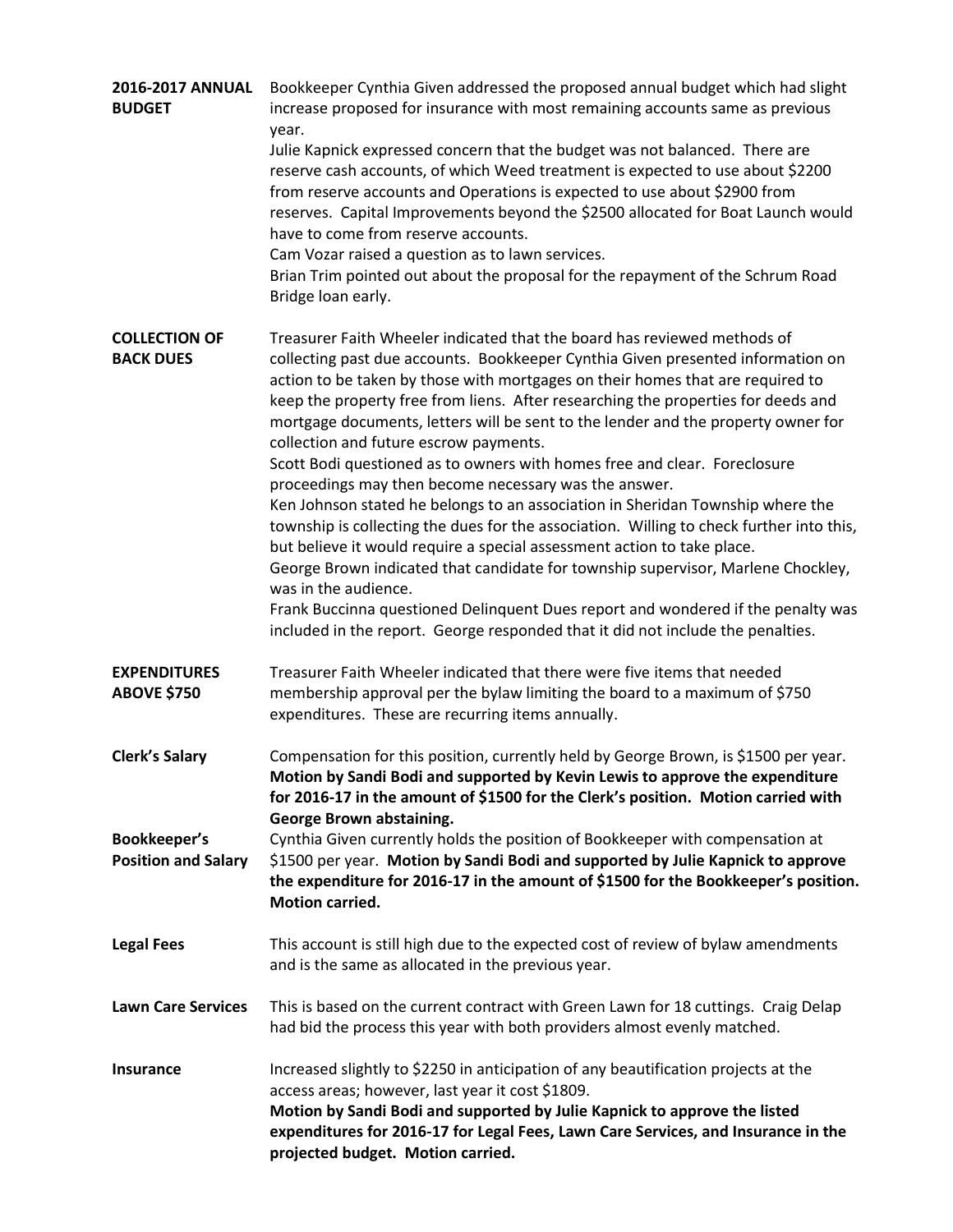## **CAPITAL EXPENDITURE PROJECTS AND UPDATES:**

**Boat Launch Repair** Scott Chisholm and Bruce LaRue reported on what has taken place at the boat launch including posts, walkway, trees, stumps removed, road bed fixed and gates widen with wheels to support movement. Phase II or III to include widening of the ramp, but may only need extension of ramp and sloping of the ramp to the right due to dropoff in the area. Various concrete companies were not able to provide bids yet due to a busy season for them. DEQ indicated that a minor repair permit would be needed. Looking at possible buoys at the end of current ramp to give position to aim. Discussions on replacing dock that was removed years ago as a spot to fish and easier access to get into boats, but no one allowed to dock overnight.

> Scott Bodi stated that the dock was installed to help aid a handicapped individual. Chuck Steuer indicated that the dock was installed with board's approval. George Brown said that it was Fred Cook and he might still have the dock.

David Patterson said he agreed it did not need to be widen but lengthened. Ken Johnson said why don't we just dump limestone in the drop off. Scott Chisholm addressed that we cannot just dump due to state laws.

Ken Johnson pointed out that the fence needs improvement. Comment made by someone on the angle of the dock, which Bruce LaRue addressed that they are looking at sloping to protect against tipping someone over.

Julie Kapnick questioned on the dock which George Brown indicated was Fred Cook's who put it in with board approval for his mother to get in and out of boat, but that Fred has taken it out since it is no longer used. Dock was not abused when it was in. Frank Buccinna questioned whether the board was going to take the dock in and out for the seasons if reinstalled. Bruce and Scott indicated that it would be the board's responsibility if it is to return. Frank Buccinna also questioned why the ramp is not be considered to be straightened, of which Scott addressed that the widening of the gate allows the ramp to be used properly without twisting and that with the proposed slope to the side would allow the trailers to gently glide without tipping. Frank Buccinna then questioned whether the \$2500 would be enough. Brian Trim then indicated that the quotes needed to be secured and when can we get them. Bruce LaRue stated that they were looking into more in the fall and if additional funds are needed then return to the membership.

**Beautification of Access Areas** Brian Trim indicated that with the help of Renee Mulcrone, Scott Chisholm, Lisa Alt, and Sherry Chisholm and others several suggestions were made to improve the access areas with picnic tables, flower pots, grills and benches. Home Depot has a bench that folds into a table that might be considered. A powerpoint presentation was presented to the audience with Brian explaining where each improvement might be made. Hanging flower arrangements would be considered for each street sign within the subs and Home Depot had agreed to a \$5 per basket price. Some signs at the access areas have been relocated and others will be to not obstruct the view of the lake. Consideration of buoys to demark swimming area at Shady Beach were also a part of the project. Suggested also was a strolling pathway along Leocadia Park that would be 15 feet wide leaving it grass so as not to have stones or chips float away into the lake in flooding. Kevin Lewis asked whether trees would be cut. Brian Trim stated that there would be brush cut away, and perhaps some trees that might be within the pathway.

Scott Bodi addressed how the tables and benches would be secured or removed to prevent floating away. Brian indicated that they would be secured with rerod.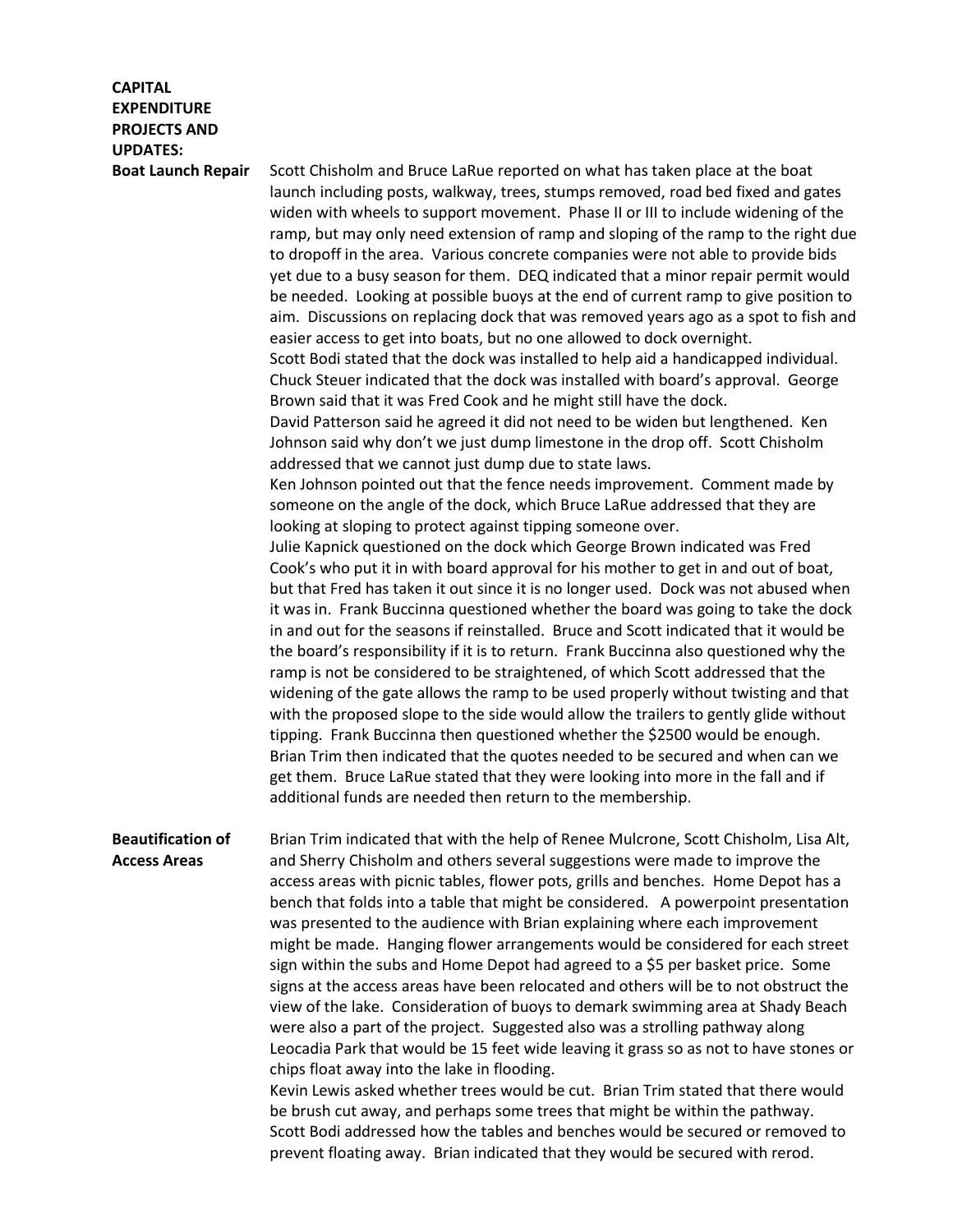Due to Brian Trim's statement that HLC "owns" the access areas in his presentation, Marty Blank refuted that statement, and that HLC jurisdiction does not allow the board to use the park area contrary to the legal dedication.

Ken Johnson addressed that the road end for the boat launch area was given to the corporation.

Brian Trim stated that volunteers are wanted to help save labor, and that the project was a way to meet neighbors and develop a sense of community. Concerns addressed were vandalism, maintenance and upkeep, costs, and "but, I don't use the access" comments. Phases to the project would be undertaken, with Lisa Craft requesting to know how may phases over what time period. Brian responded perhaps 2 to 2 ½ years with tables and flowers first, per a request from Kevin Lewis to what is included in Phase I. Brian emphasized that there would be flowers, tables, benches, grills, not in every easement during Phase I but as it was projected. Joan Brown indicated that there was already a problem at Shady Beach due to the trash and that the past had included fires left unattended. People don't pick up their own trash right now, why is the corporation going to pay to pick up their trash? Brian responded with things evolve over 30 years and he agreed on the trash that it was a health hazard and that Rizzo Environmental has agreed and supplied 10 trash cans for each area and providing free pick up service, starting this Thursday at Shady Beach.

Marty Blank said that while the idea is appreciative, that the board has addressed several problems throughout the years, but the accesses belong to the people within their designated subs. \$5000 buys a lot of stuff and it should be decided by each sub what they want.

Ken Johnson questioned whether they took a look at the use of the accesses and that in Lincoln there are only about 5 houses backlot across from 2-3 accesses and they were even used. Brian stated that was because neighbors were encroaching into the accesses. He wants these access areas to be used and that potential problems or issues would be addressed and resolved.

Scott Bodi applauded that Rizzo was going to empty the trash can, and recognized Julie Kapnick for cleaning up all the dirty diapers and dog waste that was in the can that had to be cleaned out and returned.

Jackie Kilburn asked about 1) liability on the bbq pits; 2) lawn services that don't move them and just mow around; 3) neighbors that chase people off and 4) that if in the way, can the kayaks be moved in and out. Brian stated that bio-pads would be put down under the tables to prevent weed growth so mowing would not be a problem, and stated that the accesses were not private property.

Marty Blank explained that the telephone poles were set apart to define the access areas. And that backlot members knew where to go. Again, the corporation does not own Leocadia Park and putting a trail in would open to others outside of the subdivision. The plan sounds like a financial burden to all.

Julie Kapnick addressed the continuity of furniture acquired and that hanging bskets are difficult to keep alive. Brian indicated that the idea was to have volunteers agreed to water.

**MOTION by Faith Wheeler and supported by Lisa Craft to take a break. Carried.** Break at 2:45 p.m.

Returned from break at 2:55 p.m.

**CAPITAL EXPENDITURES ABOVE \$750**

**Renewal of Boat** Monies voted to be expended to repair boat launch were not spent during this fiscal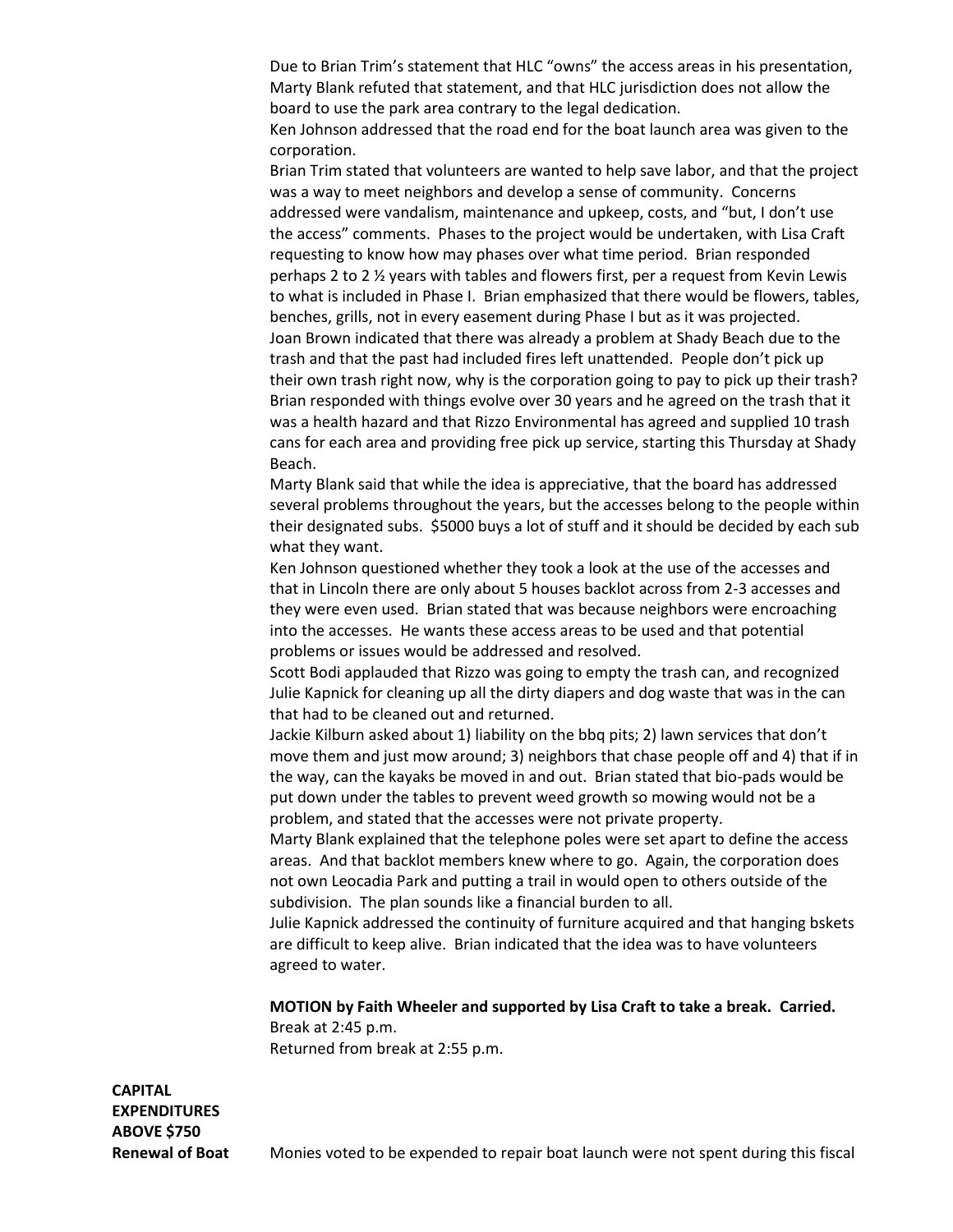| <b>Launch funding</b>                                      | year. Board is requesting renewal of the monies in upcoming budget.<br>Motion by Kevin Lewis and supported by Scott Chisholm to renew the allocation of<br>\$2500 for boat launch repair for 2016-17 budget year. Motion carried.                                                                                                                                                                                                                                                                                                                                                                                                                                                                                                                                                                                                                                                                                                                                                                                                                                                                                                                                                                                                                                                                                                                                                                                                                                                                                                                                                                                                                                                                                                                                                                                                                                                                                                                                                                                                                                                                                                    |
|------------------------------------------------------------|--------------------------------------------------------------------------------------------------------------------------------------------------------------------------------------------------------------------------------------------------------------------------------------------------------------------------------------------------------------------------------------------------------------------------------------------------------------------------------------------------------------------------------------------------------------------------------------------------------------------------------------------------------------------------------------------------------------------------------------------------------------------------------------------------------------------------------------------------------------------------------------------------------------------------------------------------------------------------------------------------------------------------------------------------------------------------------------------------------------------------------------------------------------------------------------------------------------------------------------------------------------------------------------------------------------------------------------------------------------------------------------------------------------------------------------------------------------------------------------------------------------------------------------------------------------------------------------------------------------------------------------------------------------------------------------------------------------------------------------------------------------------------------------------------------------------------------------------------------------------------------------------------------------------------------------------------------------------------------------------------------------------------------------------------------------------------------------------------------------------------------------|
| <b>Pay Down Bridge</b><br>Loan                             | Bookkeeper Cynthia Given offered a recommendation that the bridge loan principal<br>be paid down in the amount of \$2,750 and as such, with the proposed payments to<br>be made during the fiscal year, the loan would be paid in full by the end of<br>September 2017.<br>Motion by Kevin Lewis and supported by Julie Kapnick to authorize \$2,750 from<br>the operations reserve to pay toward the principal balance on the Schrum Bridge<br>Loan. Motion carried.                                                                                                                                                                                                                                                                                                                                                                                                                                                                                                                                                                                                                                                                                                                                                                                                                                                                                                                                                                                                                                                                                                                                                                                                                                                                                                                                                                                                                                                                                                                                                                                                                                                                |
| <b>Beautification of</b><br><b>Access Areas</b>            | Brian Trim recommended that the membership support up to \$5,000 or \$5,500<br>toward the beautification of the access areas as previously described.<br>Marty Blank asked if the dollars are coming from the general fund. Brian Trim<br>responded that the dues increase was based on three items the bridge, the boat<br>launch improvements and beautification of the areas.<br>Kevin Lewis said the concept was very broad and flowers would have around \$500-<br>\$1000 each year besides. Why not do a test area not to exceed \$2500?<br>Brian stated that he'd like to see Shady Beach and Leocadia Park become the first<br>areas to receive improvement.<br>Faith Wheeler said what about a small development in only one sub or smaller in<br>each sub.<br>Ken Johnson stated that there are 3 houses in Lincoln that are not lakefront next to<br>Mark Stroebel's house. It doesn't seem cost effective to do each access area.<br>Brian Trim indicated that not every easement would need 2 tables and grills.<br>Rachel Burrell asked if the access areas would be available for all.<br>Cynthia Given stated that the road ends, access areas, and park are legally dedicated<br>within the plats for the residents within each subdivision and not open to all.<br>Marty Blank stated that signs within the subs were designed for each sub to have<br>their name imprinted to state those residents/members only.<br>Scott Bodi suggested that the membership take a vote for use of access.<br>Marty Blank stated that legally you can't take property rights away from individuals<br>and there are many precedents on that matter.<br>Ken Johnson said there are access areas and roads that you can even get access to.<br>Scott Bodi suggested a test side in each sub.<br>Motion by Kevin Lewis and supported by Scott Bodi to do a test area in each sub<br>with flowers, table, grill, bench and signage not to exceed \$3,000.<br>Brian indicated that he wanted \$5,000.<br>Rachel Burrell called for the vote ending discussion.<br>Motion carried with 2 nay and 6 abstains per President Lisa Craft. |
| <b>COMMITTEE</b><br><b>REPORTS:</b><br><b>Weed Control</b> | Bruce LaRue reported on the lake and that testing reports are in the packet. He said<br>that after the holiday it would be looked at if any further treatment was necessary.<br>Golf course provided information on the chemicals used.<br>Kevin Lewis asked if we were going to treat late. Bruce responded that previous<br>treatment that took place in late September was a waste of money.<br>Ken Johnson talked about the loss of cat tails, leatherback turtles, bull frogs, and<br>aquatic life that seems to have declined in the lake area and back Lincoln area.<br>Faith indicated that the reports indicate that the growth of greens in the lake is<br>causing some of that.                                                                                                                                                                                                                                                                                                                                                                                                                                                                                                                                                                                                                                                                                                                                                                                                                                                                                                                                                                                                                                                                                                                                                                                                                                                                                                                                                                                                                                           |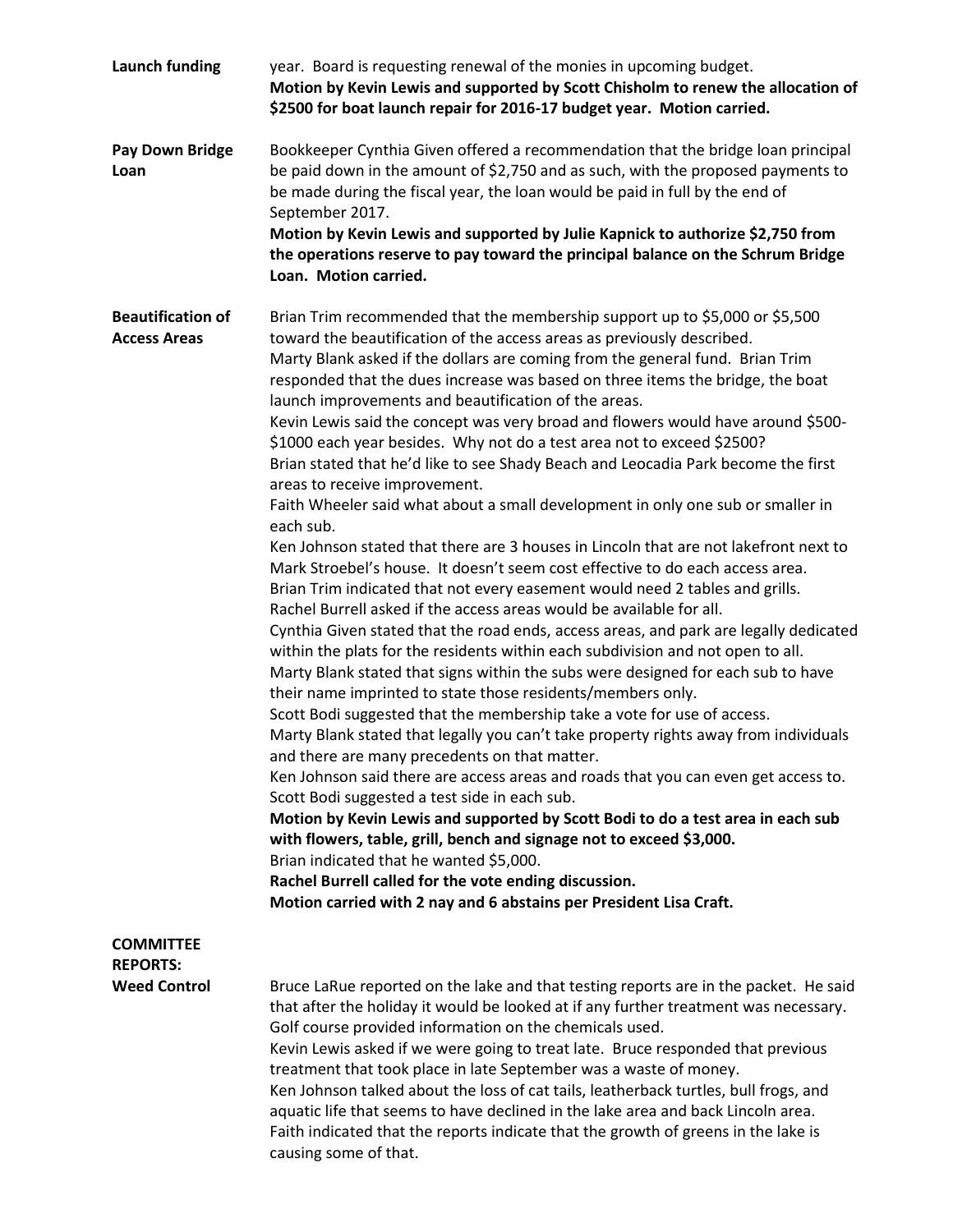|                                                                | Ken Johnson also addressed the increase of purple loosestrife too. Brian Trim<br>suggested that these concerns be brought to the board. Faith Wheeler said that<br>there was some who indicated the fish were getting smaller.<br>Marty Blank and Chuck Steuer both spoke on previous "kill off" of the bluegills that<br>took place.<br>Tony Buccinna suggested that a wildlife analysis be done. Dennis Schwaiger also<br>spoke on this matter.<br>Bruce LaRue indicated that the bills for weed control have been going down as the<br>lake has been watched and treated as early as possible.                                                                     |
|----------------------------------------------------------------|-----------------------------------------------------------------------------------------------------------------------------------------------------------------------------------------------------------------------------------------------------------------------------------------------------------------------------------------------------------------------------------------------------------------------------------------------------------------------------------------------------------------------------------------------------------------------------------------------------------------------------------------------------------------------|
| <b>Schrum Bridge</b><br><b>Final Report</b>                    | Brian Trim reported on the Schrum Bridge repair as completed within and under<br>budget by about \$3,000 which was used to pay down the loan. He thanked George<br>Brown and others involved in the construction. Bruce LaRue thanked the<br>membership for supporting the project.<br>Kevin Lewis asked about the \$450 paid by HLC in the financials and that wasn't the<br>approaches part of the road committee. Cynthia Given addressed that the<br>reimbursement made was for work done as a result of the bridge construction.<br>Bruce LaRue also announced that the other bridge had been painted for about<br>\$1000 and paid for by Schrum Road Committee. |
| <b>Bylaw Revisions</b>                                         | Brian Trim reported that the board has met on some of the bylaw revisions from the<br>committee that spent about a year going over things. There's to be future<br>discussion then it would go to the lawyer for his review, then to the general<br>membership.                                                                                                                                                                                                                                                                                                                                                                                                       |
| <b>BUSINESS ITEMS:</b><br><b>Boat Key</b><br><b>Procedures</b> | Mark Caples spoke on the procedure to obtain keys to the gate at the boat launch.<br>Form can be obtained from welcome packet and all dues and road dues must be<br>paid in full, and George Brown verifies the form before Mark gets it to issue the key.<br>If a property owner is selling or renting then you leave the key for the next person.<br>Bruce LaRue indicated that HLC is in the $3rd$ year of a 5 year cycle of changing the<br>boat lock.                                                                                                                                                                                                            |
| <b>Watercraft Decals</b>                                       | Brian Trim indicated that the board was reconsidering the identification of boats on<br>the lake with decals.<br>Kevin Lewis addressed that there are those that have 3 or more pontoon boats, jet<br>skis, etc on their properties and docks that they don't own. Brian Trim suggested<br>that it be taken up at the board meeting.                                                                                                                                                                                                                                                                                                                                  |
| <b>Road Committee</b><br><b>Reports</b>                        | George Brown handles the Road work for Shady Beach Sub and presented that over<br>\$5,000 was used for gravel, around \$2,000 was spent on the Delaware culvert along<br>with financial contributions from neighbors. Dust Control costs for all subs was<br>\$1,898. There is a balance of around \$3,900 at this time with income around \$8900<br>and expenditures in 2015-16 of over \$13,000. There is about \$8,500 in<br>delinquencies.                                                                                                                                                                                                                        |
|                                                                | Carl Kayden from Lincoln reported on the Lakeshore Road funds where in 2015 there<br>was around \$5600 received during the year and around \$3,600 expenditures with<br>about 90% of the owners paying. They have about a \$6,000 balance in accounts.                                                                                                                                                                                                                                                                                                                                                                                                                |
|                                                                | Bruce LaRue reported on Schrum Roads that he took over 3 years ago and there was<br>minimal balance in the account. Has about \$4700 in back dues to collect. George<br>Brown is doing some grading in the sub. He has about \$4700 in the bank for snow                                                                                                                                                                                                                                                                                                                                                                                                              |